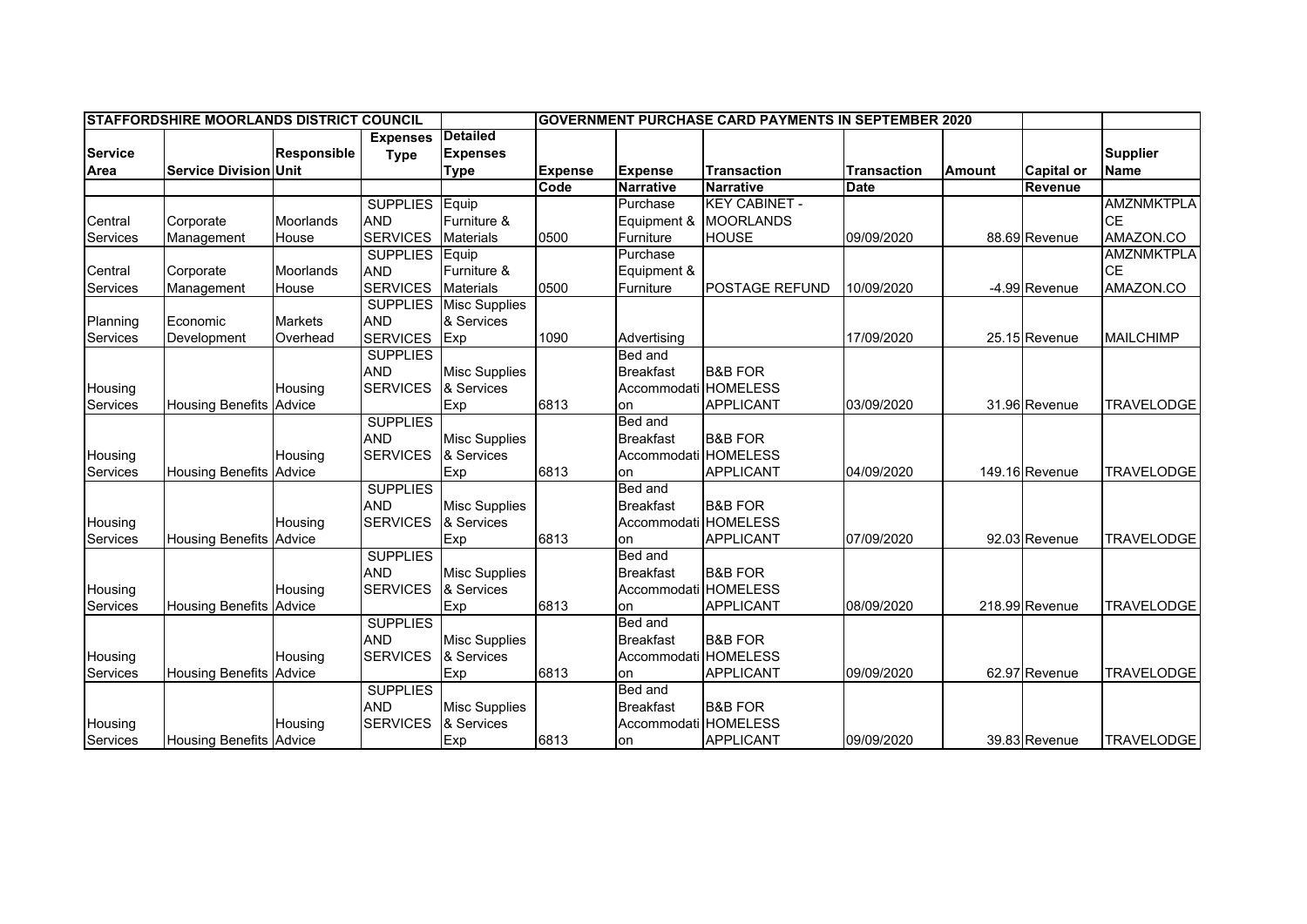|                 |                                |         | <b>SUPPLIES</b> |                      |      | <b>Bed</b> and       |                    |            |                |                   |
|-----------------|--------------------------------|---------|-----------------|----------------------|------|----------------------|--------------------|------------|----------------|-------------------|
|                 |                                |         | <b>AND</b>      | <b>Misc Supplies</b> |      | <b>Breakfast</b>     | <b>B&amp;B FOR</b> |            |                |                   |
| Housing         |                                | Housing | <b>SERVICES</b> | & Services           |      | Accommodati HOMELESS |                    |            |                |                   |
| Services        | <b>Housing Benefits Advice</b> |         |                 | Exp                  | 6813 | on                   | <b>APPLICANT</b>   | 10/09/2020 | 120.52 Revenue | <b>TRAVELODGE</b> |
|                 |                                |         | <b>SUPPLIES</b> |                      |      | <b>Bed and</b>       |                    |            |                |                   |
|                 |                                |         | <b>AND</b>      | <b>Misc Supplies</b> |      | <b>Breakfast</b>     | <b>B&amp;B FOR</b> |            |                |                   |
| Housing         |                                | Housing | <b>SERVICES</b> | & Services           |      | Accommodati HOMELESS |                    |            |                |                   |
| <b>Services</b> | <b>Housing Benefits Advice</b> |         |                 | Exp                  | 6813 | on                   | <b>APPLICANT</b>   | 11/09/2020 | 89.12 Revenue  | <b>TRAVELODGE</b> |
|                 |                                |         | <b>SUPPLIES</b> |                      |      | <b>Bed and</b>       |                    |            |                |                   |
|                 |                                |         | <b>AND</b>      | <b>Misc Supplies</b> |      | <b>Breakfast</b>     | <b>B&amp;B FOR</b> |            |                |                   |
| Housing         |                                | Housing | <b>SERVICES</b> | & Services           |      | Accommodati HOMELESS |                    |            |                |                   |
| Services        | <b>Housing Benefits Advice</b> |         |                 | Exp                  | 6813 | on                   | APPLICANT          | 14/09/2020 | 184.17 Revenue | <b>TRAVELODGE</b> |
|                 |                                |         | <b>SUPPLIES</b> |                      |      | <b>Bed and</b>       |                    |            |                |                   |
|                 |                                |         | <b>AND</b>      | <b>Misc Supplies</b> |      | <b>Breakfast</b>     | <b>B&amp;B FOR</b> |            |                |                   |
| Housing         |                                | Housing | <b>SERVICES</b> | & Services           |      | Accommodati HOMELESS |                    |            |                |                   |
| Services        | <b>Housing Benefits Advice</b> |         |                 | Exp                  | 6813 | lon                  | <b>APPLICANT</b>   | 14/09/2020 | 151.67 Revenue | <b>TRAVELODGE</b> |
|                 |                                |         | <b>SUPPLIES</b> |                      |      | <b>Bed and</b>       |                    |            |                |                   |
|                 |                                |         | <b>AND</b>      | <b>Misc Supplies</b> |      | <b>Breakfast</b>     | <b>B&amp;B FOR</b> |            |                |                   |
| Housing         |                                | Housing | <b>SERVICES</b> | & Services           |      | Accommodati HOMELESS |                    |            |                |                   |
| Services        | Housing Benefits Advice        |         |                 | Exp                  | 6813 | on                   | <b>APPLICANT</b>   | 14/09/2020 | 60.06 Revenue  | <b>TRAVELODGE</b> |
|                 |                                |         | <b>SUPPLIES</b> |                      |      | <b>Bed and</b>       |                    |            |                |                   |
|                 |                                |         | <b>AND</b>      | <b>Misc Supplies</b> |      | <b>Breakfast</b>     | <b>B&amp;B FOR</b> |            |                |                   |
| Housing         |                                | Housing | <b>SERVICES</b> | & Services           |      | Accommodati HOMELESS |                    |            |                |                   |
| Services        | <b>Housing Benefits Advice</b> |         |                 | Exp                  | 6813 | on                   | APPLICANT          | 18/09/2020 | 277.15 Revenue | <b>TRAVELODGE</b> |
|                 |                                |         | <b>SUPPLIES</b> |                      |      | <b>Bed and</b>       |                    |            |                |                   |
|                 |                                |         | <b>AND</b>      | <b>Misc Supplies</b> |      | <b>Breakfast</b>     | <b>B&amp;B FOR</b> |            |                |                   |
| Housing         |                                | Housing | <b>SERVICES</b> | & Services           |      | Accommodati HOMELESS |                    |            |                |                   |
| Services        | <b>Housing Benefits Advice</b> |         |                 | Exp                  | 6813 | on                   | <b>APPLICANT</b>   | 18/09/2020 | 195.80 Revenue | <b>TRAVELODGE</b> |
|                 |                                |         | <b>SUPPLIES</b> |                      |      |                      |                    |            |                |                   |
|                 |                                |         | <b>AND</b>      |                      |      | <b>Bed and</b>       |                    |            |                |                   |
|                 |                                |         | <b>SERVICES</b> | <b>Misc Supplies</b> |      | <b>Breakfast</b>     | <b>B&amp;B FOR</b> |            |                |                   |
| Housing         |                                | Housing |                 | & Services           |      | Accommodati HOMELESS |                    |            |                |                   |
| Services        | <b>Housing Benefits Advice</b> |         |                 | Exp                  | 6813 | on                   | APPLICANT          | 22/09/2020 | 145.87 Revenue | <b>TRAVELODGE</b> |
|                 |                                |         | <b>SUPPLIES</b> |                      |      | <b>Bed and</b>       |                    |            |                |                   |
|                 |                                |         | <b>AND</b>      | <b>Misc Supplies</b> |      | <b>Breakfast</b>     | <b>B&amp;B FOR</b> |            |                |                   |
| Housing         |                                | Housing | <b>SERVICES</b> | & Services           |      | Accommodati HOMELESS |                    |            |                |                   |
| Services        | <b>Housing Benefits Advice</b> |         |                 | Exp                  | 6813 | lon                  | <b>APPLICANT</b>   | 25/09/2020 | 121.61 Revenue | <b>TRAVELODGE</b> |
|                 |                                |         | <b>SUPPLIES</b> |                      |      | <b>Bed and</b>       |                    |            |                |                   |
|                 |                                |         | <b>AND</b>      | <b>Misc Supplies</b> |      | <b>Breakfast</b>     | <b>B&amp;B FOR</b> |            |                |                   |
| Housing         |                                | Housing | <b>SERVICES</b> | & Services           |      | Accommodati HOMELESS |                    |            |                |                   |
| Services        | <b>Housing Benefits Advice</b> |         |                 | Exp                  | 6813 | on                   | <b>APPLICANT</b>   | 25/09/2020 | 199.67 Revenue | <b>TRAVELODGE</b> |
|                 |                                |         |                 |                      |      |                      |                    |            |                |                   |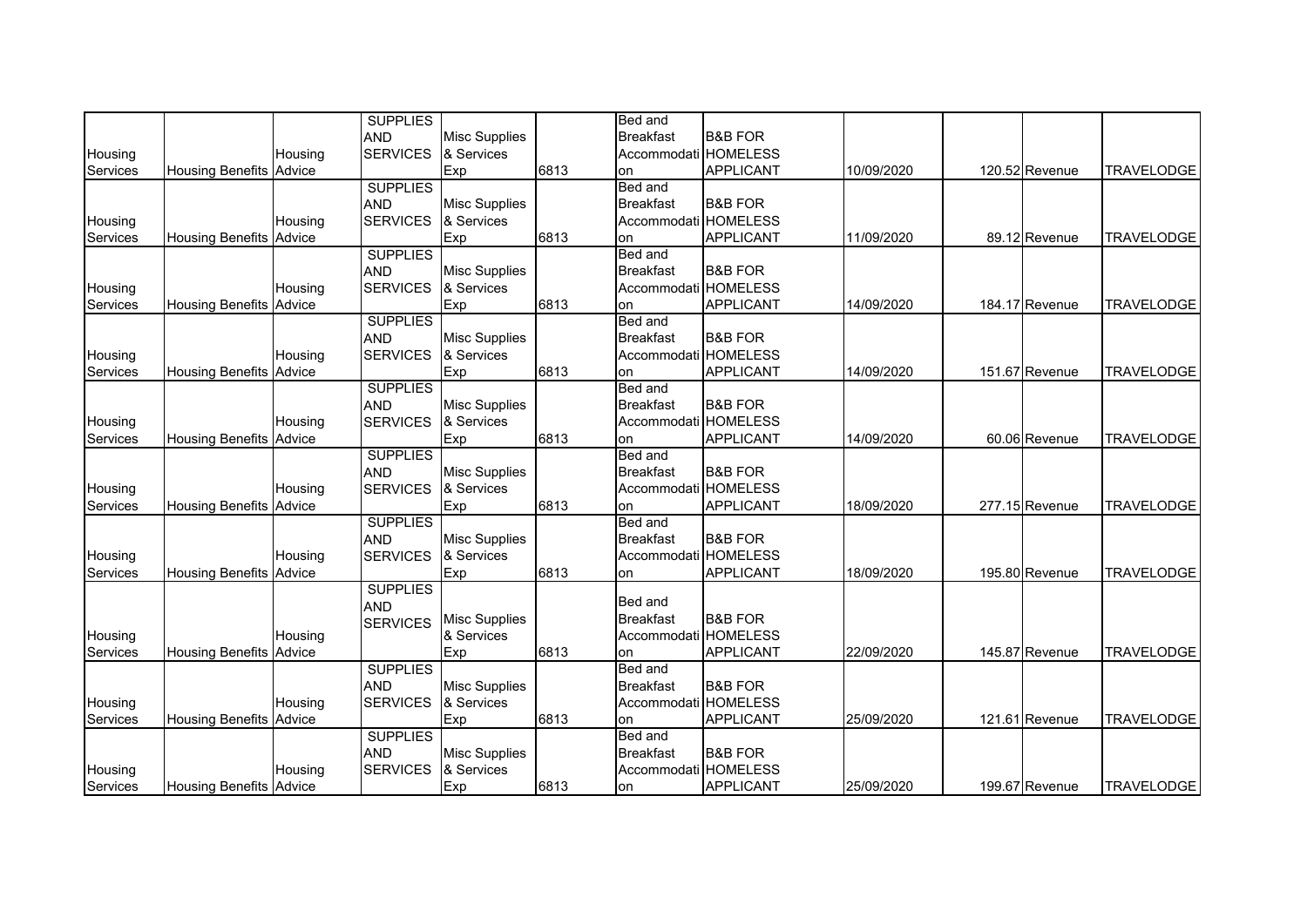|                 |                         |                    | <b>SUPPLIES</b>   |                      |      | Bed and              |                              |            |                 |                            |
|-----------------|-------------------------|--------------------|-------------------|----------------------|------|----------------------|------------------------------|------------|-----------------|----------------------------|
|                 |                         |                    | <b>AND</b>        | <b>Misc Supplies</b> |      | <b>Breakfast</b>     | <b>B&amp;B FOR</b>           |            |                 |                            |
| Housing         |                         | Housing            | <b>SERVICES</b>   | & Services           |      | Accommodati HOMELESS |                              |            |                 |                            |
| Services        | <b>Housing Benefits</b> | Advice             |                   | Exp                  | 6813 | on                   | <b>APPLICANT</b>             | 29/09/2020 | 143.93 Revenue  | <b>TRAVELODGE</b>          |
|                 |                         |                    |                   |                      |      |                      |                              |            |                 |                            |
|                 |                         |                    | <b>EMPLOYEE</b>   |                      |      |                      |                              |            |                 |                            |
|                 |                         | Post Entry         | S                 |                      |      |                      |                              |            |                 |                            |
|                 |                         | and                |                   | Indirect             |      |                      |                              |            |                 | <b>ANIMAL</b>              |
| Central         | Corporate               | Corporate          |                   | employee             |      |                      |                              |            |                 | <b>COURSES</b>             |
| Services        | Management              | Training           |                   | expenses             | 0050 |                      | Staff Training ANIMAL COURSE | 22/09/2020 | 1500.00 Revenue | <b>DIRECT</b>              |
|                 |                         |                    | <b>SUPPLIES</b>   | Equip                |      | Purchase             |                              |            |                 |                            |
| Planning        | Economic                | Leek Open          | <b>AND</b>        | Furniture &          |      | Equipment &          |                              |            |                 | <b>STREET</b><br><b>SP</b> |
| Services        | Development             | Market             | <b>SERVICES</b>   | <b>Materials</b>     | 0500 | Furniture            | <b>ROAD SIGN</b>             | 23/09/2020 | 39.15 Revenue   | <b>SOLUTIONS</b>           |
|                 |                         |                    | <b>SUPPLIES</b>   | <b>Misc Supplies</b> |      |                      |                              |            |                 |                            |
| Housing         |                         | Housing            | <b>AND</b>        | & Services           |      | Recharge             | cc19006364 PAINT             |            |                 | <b>SCREWFIX</b>            |
| Services        | <b>Housing Benefits</b> | Advice             | <b>SERVICES</b>   | Exp                  | 0773 | <b>High Peak</b>     | <b>FOR HOUSING</b>           | 23/09/2020 | 40.94 Revenue   | <b>DIRECT</b>              |
|                 |                         |                    |                   | Indirect             |      |                      | <b>MEMBERSHIP FEE</b>        |            |                 |                            |
| Central         | Corporate               | Executive          | EMPLOYEE employee |                      |      | Professional         | TO CIMSPA - an               |            |                 | <b>TAHDAH</b>              |
| Services        | Management              | <b>Directors</b>   | S                 | expenses             | 0006 | Fees                 | employee (50%)               | 04/09/2020 | 69.29 Revenue   | <b>VERIFIED</b>            |
|                 |                         |                    | <b>SUPPLIES</b>   | <b>Misc Supplies</b> |      |                      | <b>MEMBERSHIP FEE</b>        |            |                 |                            |
| Central         | Corporate               | Executive          | <b>AND</b>        | & Services           |      | Recharge             | TO CIMSPA - an               |            |                 | <b>TAHDAH</b>              |
| Services        | Management              | <b>Directors</b>   | <b>SERVICES</b>   | Exp                  | 0773 | <b>High Peak</b>     | employee (50%)               | 04/09/2020 | 69.3 Revenue    | <b>VERIFIED</b>            |
|                 |                         |                    | <b>SUPPLIES</b>   | Communicatio         |      |                      | MONITOR, LAPTOP              |            |                 |                            |
| Central         | Corporate               |                    | <b>AND</b>        | ns &                 |      | Hardware-            | BAGS, CABLES -               |            |                 | EBUYER (UK)                |
| Services        | Management              | <b>IT Services</b> | <b>SERVICES</b>   | Computing            | 0845 | Misc                 | NORTHGATE (50%)              | 03/09/2020 | 86.25 Revenue   | <b>LTD</b>                 |
|                 |                         |                    | <b>SUPPLIES</b>   | <b>Misc Supplies</b> |      |                      | <b>MONITOR, LAPTOP</b>       |            |                 |                            |
| Central         | Corporate               |                    | <b>AND</b>        | & Services           |      | Recharge             | BAGS, CABLES -               |            |                 | EBUYER (UK)                |
| Services        | Management              | <b>IT Services</b> | <b>SERVICES</b>   | Exp                  | 0773 | <b>High Peak</b>     | NORTHGATE (50%)              | 03/09/2020 | 86.24 Revenue   | LTD                        |
|                 |                         |                    | <b>SUPPLIES</b>   | Communicatio         |      |                      |                              |            |                 |                            |
| Central         | Corporate               |                    | <b>AND</b>        | ns &                 |      | Hardware-            |                              |            |                 | EBUYER (UK)                |
| Services        | Management              | <b>IT Services</b> | <b>SERVICES</b>   | Computing            | 0845 | Misc                 | MONITOR (50%)                | 09/09/2020 | 68.12 Revenue   | <b>LTD</b>                 |
|                 |                         |                    | <b>SUPPLIES</b>   | <b>Misc Supplies</b> |      |                      |                              |            |                 |                            |
| Central         | Corporate               |                    | <b>AND</b>        | & Services           |      | Recharge             |                              |            |                 | EBUYER (UK)                |
| Services        | Management              | <b>IT Services</b> | <b>SERVICES</b>   | Exp                  | 0773 | <b>High Peak</b>     | MONITOR (50%)                | 09/09/2020 | 68.11 Revenue   | <b>LTD</b>                 |
|                 |                         |                    | <b>SUPPLIES</b>   | Communicatio         |      |                      | <b>MITEL 5340</b>            |            |                 |                            |
| Central         | Corporate               |                    | <b>AND</b>        | ns &                 |      | Hardware-            | <b>CONTACT CENTRE</b>        |            |                 | <b>COMMS</b>               |
| Services        | Management              | <b>IT Services</b> | <b>SERVICES</b>   | Computing            | 0845 | Misc                 | <b>PHONES (50%)</b>          | 16/09/2020 | 98.75 Revenue   | <b>WAREHOUSE</b>           |
|                 |                         |                    | <b>SUPPLIES</b>   | <b>Misc Supplies</b> |      |                      | <b>MITEL 5340</b>            |            |                 |                            |
| Central         | Corporate               |                    | <b>AND</b>        | & Services           |      | Recharge             | <b>CONTACT CENTRE</b>        |            |                 | <b>COMMS</b>               |
| <b>Services</b> | Management              | <b>IT Services</b> | SERVICES Exp      |                      | 0773 | <b>High Peak</b>     | <b>PHONE (50%)</b>           | 16/09/2020 | 98.75 Revenue   | <b>WAREHOUSE</b>           |